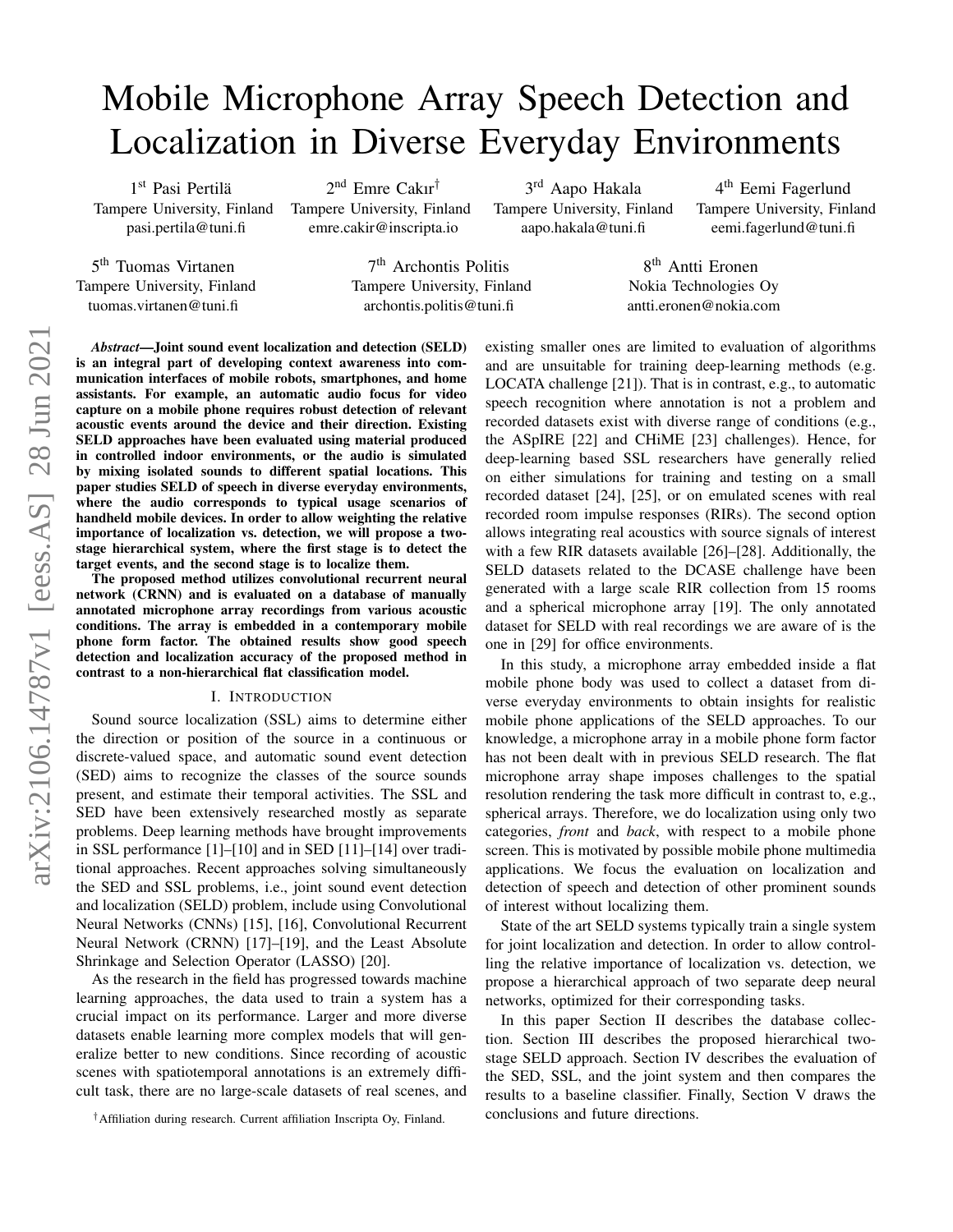## II. DATASET

*Data collection and annotation:* Acoustic data for training and evaluation of the methods was collected in complex real-life environments. Actions and objects in the recordings aim to represent typical contents of casual videos recorded by a typical mobile phone user. The data set contains speech and other scene-specific sounds from common scenarios such as sports, moving vehicles and live music. In total there are 24 environment types including both indoor- and outdoor scenes, refer to Table I. The duration of the recordings varies from 10 to 180 seconds, and the total duration is 89 min.

The audio data was collected with an eight-channel microphone array mounted to a custom 3D-printed rigid phoneshaped body. In addition, a 360° camera was used to make the annotation task easier and a web camera was used to collect video material for later research purposes. The devices were fixed to a hand-held microphone stand during the recordings that was was held from a grip below to prevent obstructing sensors. Figure 1 illustrates the recording setup and the microphone array. A laptop was used to collect the eight-channel audio as wav files at 48 kHz sampling rate and 32-bit resolution.

The recorded signals were annotated with the following labels using one-second resolution: (1) Speech back: A person was speaking from behind the microphone array, e.g., the person holding the device. (2) Speech front: A person in front of the array was speaking. (3) Something else: An object was emitting interesting non-speech sound. Multiple labels were allowed to be used simultaneously. The direction for the class "something else" was not used, since it was not considered as interesting as for the speech. Besides, the direction for this class is often ambiguous and rather hard to annotate.

A sound was considered interesting if the sound source was the focus of the recording or the sound was otherwise special in the context of the environment. For example, a scenario on a beach where a diver jumped into water in front of the array was assigned the label "Something else" during the time of a splash. Other swimmers talking in the background and creating similar splashing sounds were considered as background, since they were not in a key role from the perspective of the cameraman. Therefore, the boundary between interesting sounds and background noise is inevitably ambiguous, since the same sound can be assigned a label or considered as background noise depending on the situation. A general guideline used in the annotations was that when a sound source was close to the array and the sound was audible inside a block of data, it was assigned with the corresponding label. Other examples of sounds labeled "Something else" include a guitar, a racing car, and a table tennis ball. All speech related sounds such as singing and whispering were assigned with labels "Speech

TABLE I: Duration (s) of recordings for each environment.

| 1.1010. 1. 2. W.W.LV.L (U) VI LUVULUMINGU LUI UWUIL UILLILUILIUN |      |                 |     |                 |     |               |     |  |
|------------------------------------------------------------------|------|-----------------|-----|-----------------|-----|---------------|-----|--|
| Apartment                                                        | 1094 | Industrial area | 920 | Club room       | 630 | Studio room   | 419 |  |
| Street                                                           | 404  | Meeting room    | 335 | Corridor/office | 245 | Park          | 226 |  |
| Live club                                                        | 210  | Car             | 185 | Urban area      | 110 | <b>Stairs</b> | 105 |  |
| Lake                                                             | 65   | Cycle path      | 60  | Ship's deck     | 60  | Subway        | 51  |  |
| Store room                                                       | 45   | Grocery store   | 41  | Marketplace     | 40  | Beach         | 20  |  |
| Harbour                                                          | 20   | Terrace         |     | Cafe            | 15  | Terminal      |     |  |



(a) Pictures of the microphone array and other accompanying devices.



(b) An illustration of the eight microphone placements and the directions "Front" and "Back" used to annotate the speaker direction. The x,y,z dimensions of the devices are: 140, 65, and 7 mm.

Fig. 1: Recording setup (a), and microphone layout (b).

back" and/or "Speech front". Multiple labels were assigned when multiple sound sources were present inside the onesecond clip, including multiple sound sources of the same type. Audio blocks where a speech source is in the left or right directions were omitted due to ambiguous front/back direction.

*Database for machine learning:* The audio was divided into six different folds. For the first five folds, the data was distributed so that each fold had the same proportion of 1-s blocks captured in an inside and outside environment as the whole data set. Each recording was used as a whole in a single fold, and no recording was split between several folds. The sixth fold includes most data from speech sources simultaneously in front and back. Table II displays the amount of 1-s blocks per each label class. It also includes counts for the cases where speech is present either back or front, and also back *and* front.

## III. HIERARCHICAL CLASSIFICATION APPROACH

Given the described labeling scheme, the direct approach is a flat classifier with three multilabel binary output values. The outputs are the presence probabilities for labels "speech back", "speech front" and "something else". To solve the task, the model's input features should contain both spectral and directional information. However, sound event characteristics and direction properties are two very different types of information and therefore challenging to model through a single network. With the hierarchical approach, different types of features or feature representations can be utilized by each task. Therefore, we investigate a hierarchical classifier to first detect the presence of "speech" and "something else" classes using magnitude spectral features only. In the second level of the classification, spatial features are extracted and segments already detected to contain speech are further assigned with

TABLE II: Label appearance statistics for the folds. Note that any combination of labels can be present during a single block.

| #              | blocks | Else     | Fold   Total   Something   Speech Front   No    <br>or Back |     | Speech<br>abels    Front only   Back only | Speech | Speech Front<br>and Back |
|----------------|--------|----------|-------------------------------------------------------------|-----|-------------------------------------------|--------|--------------------------|
|                | 871    | 376      | 376                                                         | 213 | 187                                       | 177    | 12                       |
| $\overline{2}$ | 748    | 327      | 310                                                         | 218 | 61                                        | 243    | 6                        |
| 3              | 768    | 187      | 383                                                         | 305 | 98                                        | 271    | 14                       |
| $\overline{4}$ | 892    | 292      | 407                                                         | 327 | 173                                       | 204    | 30                       |
| 5              | 719    | 376      | 201                                                         | 307 | 24                                        | 176    |                          |
| 6              | 1025   | $\Omega$ | 967                                                         | 58  | 291                                       | 576    | 100                      |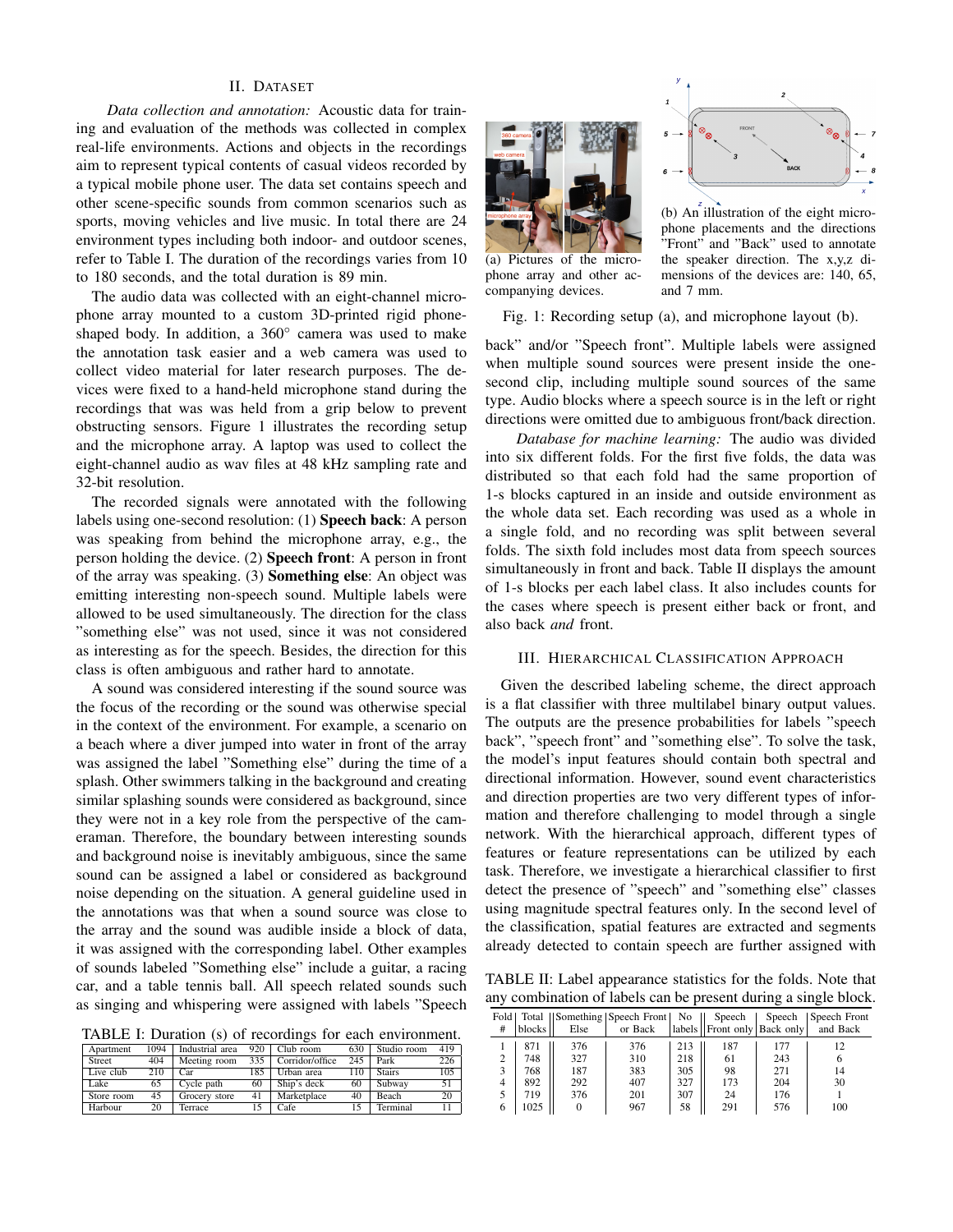

Fig. 2: Joint classifier system framework for detection and localization of sound events. First stage detects the type of sound, second stage estimates direction of detected speech.

directional labels of "speech front" and "speech back", where the labels match the sound source direction with respect to the mobile array. The joint system offers a solution to the problem of differing tasks and features. On the other hand, the accuracy of the direction estimation does not only depend on its own performance anymore, since any missed speech samples from the sound event classifier would diminish its performance too. Fig. 2 depicts a high level overview of the proposed system.

# *A. Sound Classification (Stage 1)*

In the sound classification stage, given a 1-s block of audio, the aim is to recognize if there is speech and/or any other interesting sound events (*i.e.* "something else" class) present at any time. The output of this stage is a probability value for both of these labels. Sound classification is done by feeding time-frequency acoustic features extracted from audio to a deep neural network that estimates the class probabilities. Feature extraction and classification are elaborated below.

*1) Acoustic Feature Extraction:* In a pre-processing step, the multi-channel audio is converted to mono by taking the average over the channels at each sample. The resulting monophonic audio signal is amplitude normalized by dividing with the maximum absolute value.

*Log-Mel Spectrogram Estimation:* The log-mel spectrogram features were obtained using 20 ms frames and 10 ms overlap in 40 mel frequency bands. The features are standardized to zero mean and unity variance using statistics from the training set.

*2) Deep Neural Network Model:* The DNN technique utilized in the sound classification is a CRNN. Convolutional layers use small, shifting 2D kernels to extract higher level features that are invariant to local spectral and temporal variations. Recurrent layers are effective in modeling the longer term temporal context for the sound events. Combining convolutional and recurrent layers has been found suitable for various audio classification tasks such as sound event classification [14], automatic speech recognition [30] and music genre classification [31].

The details of the CRNN architecture are as follows. Each 5-by-5 convolutional layer is followed by a rectified linear unit (ReLU) activation, and max-pooling by two in both time and frequency dimensions. The 3D output of the final convolutional layer is converted into 2D by reshaping the frequency and channel dimensions into a single dimension. This output is fed to one or multiple recurrent layers (long-short term memory (LSTM) [32] layers specifically). The LSTM output is fed to a fully connected feed-forward layer with logistic sigmoid activation that applies the same weights over each time step of the input. The resulting output at each time step are the two label probabilities of the i) speech presence using the merged "Speech Front" and "Speech Back" labels, and ii) "Something Else". Finally, max-pooling over time is applied over the sequence, and the two label probabilities are obtained for the one-second block of audio. The binary label predictions are obtained by using a threshold value of 0.5 for the output probabilities.

The network is trained to minimize the cross-entropy between the estimate output and the target output. Adam [33] is used as the optimizer. After each epoch, the F1-score for the merged "speech" labels for the validation set is calculated. If the model does not improve for 25 epochs, the training is terminated. The best model based on the validation set score is used for testing. In total, 197 different hyper-parameter combinations were evaluated with different amounts and configurations of the convolutional layers and the recurrent layers. The best model had 611k learnable parameters.

### *B. Localization (Stage 2)*

The task of the localization step is to assign the labels of "Speech front" and "Speech back" to each 1-s block of audio, detected to contain speech in the first stage. The speaker direction is assumed to be more stable compared to changes in the magnitude spectrum, and therefore longer 85 ms frames with 50 % overlap are utilized. Two types of spatial features are extracted.

*1) Time Difference of Arrival (TDoA) Feature:* The TDoA, i.e. the sound propagation delay between a microphone pair, brings information about the dominating sound direction during each short processing frame. The case with speakers in front and back is evident by alternating TDoA values.

Since the microphone pair separation in the front-back axis is only 7 mm, the TDoA resolution is limited to three possible values at 48 kHz. Therefore, TDoA is obtained as maximum peak index of Fourier interpolated (factor of five) Generalized Cross-Correlation (GCC) [34] between microphones.

*2) Magnitude Difference Feature:* Upon reaching the rigid device, the sound wave is partly reflected and partly diffracted, leading to frequency and angle dependent sound propagation effects. This is observed as a direction specific level difference between the microphones. The magnitude difference between the microphone pairs is used as the second spatial feature to capture this information:  $D_{i,j}(b) = \ln(M_i(b)) - \ln(M_j(b)),$ where  $M_i(b)$  is the magnitude of the bth mel band of microphone i. The total number of mel-bands was 40.

Features are obtained from two microphone pairs (1,3) and (2,4) located on the front and back surfaces on the left and right side of the device. The pairs are maximally separated in the dimension of interest, refer to Fig. 1b. Both features are then averaged over the microphone pairs for robustness and to reduce the feature dimension by half.

*Deep Neural Network (DNN) Model for Localization:* As for sound event detection, the used model was a CRNN, where now two output values are related to probabilities of speech front, and speech back. A similar training process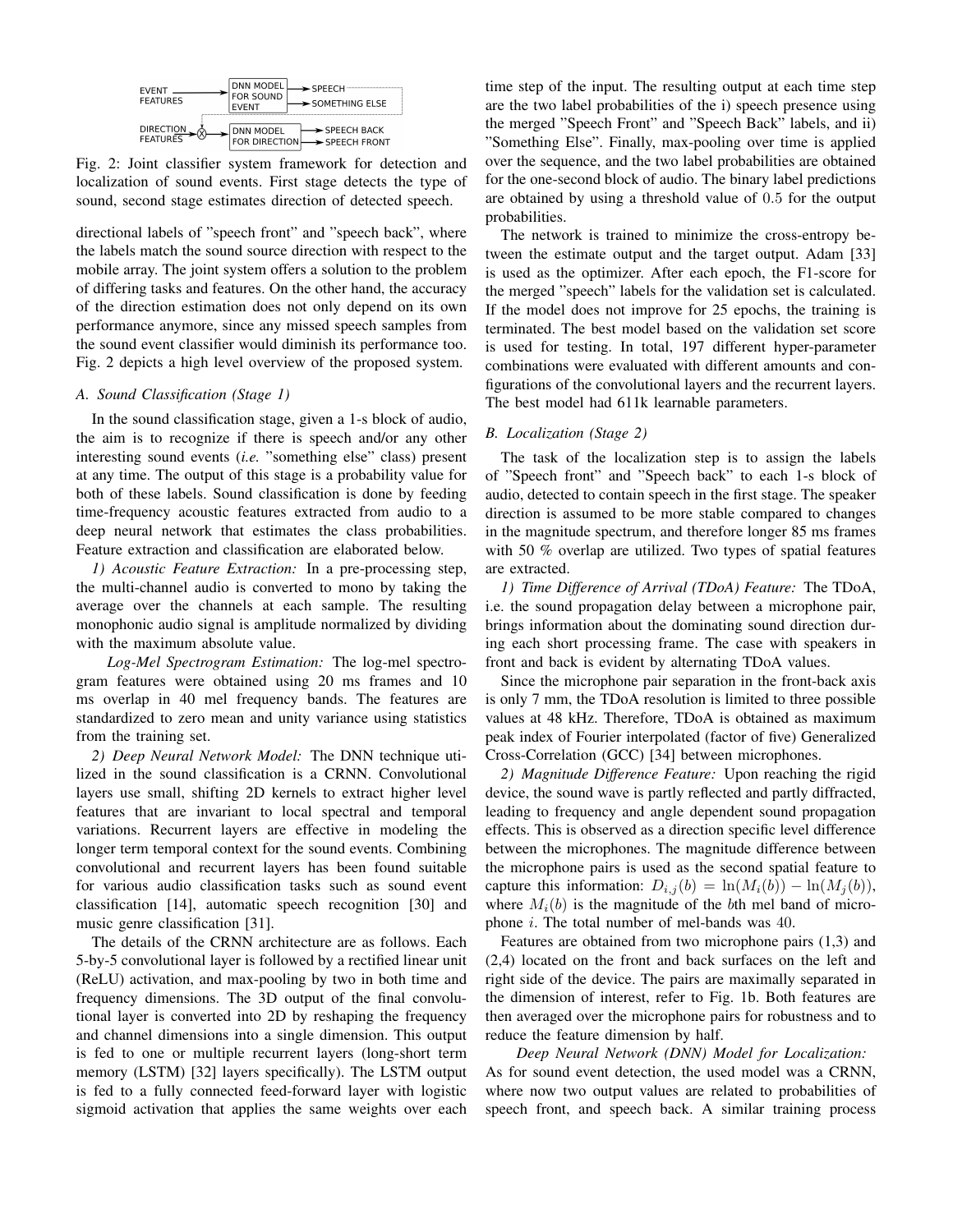|               |                                                   |         |                 |     |      | TABLE III: The confusion matrix of SED (proposed). |      |                     |      |      |
|---------------|---------------------------------------------------|---------|-----------------|-----|------|----------------------------------------------------|------|---------------------|------|------|
|               |                                                   |         | Predicted label |     |      |                                                    |      | Predicted label     |      |      |
|               | [frames]                                          | Nothing | Speech Else     |     | Both | $\lceil \% \rceil$                                 |      | Nothing Speech Else |      | Both |
| label         | Nothing                                           | 1098    | 156             | 162 | 12   | Nothing                                            | 76.9 | 10.9                | 11.3 | 0.8  |
|               | Speech                                            | 179     | 1737            | 14  | 126  | Speech                                             | 8.7  | 84.5                | 0.7  | 6.1  |
| True          | Else                                              | 323     | 105             | 465 | 58   | Else                                               | 34.0 | 11.0                | 48.9 | 6.1  |
|               | <b>B</b> oth                                      | 28      | 139             | 48  | 373  | <b>Both</b>                                        | 4.8  | 23.6                | 8.2  | 63.4 |
|               | TABLE IV: The confusion matrix of SED (baseline). |         |                 |     |      |                                                    |      |                     |      |      |
|               |                                                   |         | Predicted label |     |      |                                                    |      | Predicted label     |      |      |
|               | [frames]                                          | Nothing | Speech Else     |     | Both | $\lceil \% \rceil$                                 |      | Nothing Speech Else |      | Both |
| label<br>True | Nothing                                           | 1037    | 194             | 173 | 24   | Nothing                                            | 72.6 | 13.6                | 12.1 | 1.7  |
|               | Speech                                            | 266     | 1575            | 38  | 177  | Speech                                             | 12.9 | 76.6                | 1.8  | 8.6  |
|               | Else                                              | 210     | 152             | 511 | 78   | Else                                               | 22.1 | 16.0                | 53.7 | 8.2  |
|               | <b>B</b> oth                                      | 40      | 166             | 104 | 278  | <b>B</b> oth                                       | 6.8  | 28.2                | 17.7 | 47.3 |

and validation method was used as in Section III-A2. The Adam and Adamax [33] optimizers were experimented with. The training was done using k-fold-cross-validation with all one-second blocks containing speech from the folds listed in Table II. Three of the folds were used for training, two for validation, and one for testing to guarantee sufficient number of directional labels in the validation set. The training was stopped if validation set's average F1-score over both direction labels started to decrease. Note that the case where both "Speech front" and "Speech back" are active is underrepresented, with only 6 % of the samples belonging to this class. As a consequence, the speech samples are labeled as either with "Speech back" or "Speech front" labels, and the cases where both labels are active is effectively ignored. To address this data imbalance, a random oversampling strategy [35] was applied to balance training and validation sets during training so that each unique combination of label values (i.e. class) would have the same amount of (partly repeated) training sequences. This reduced slightly the final F1-score in contrast to not using oversampling, but raised the performance of detecting speech in both directions. The best model had 170k parameters.

## *C. Baseline*

The baseline comparison method is a flat CRNN classifier with three binary labels for each of the classes. The spatial features described in Section III-B are only used, since i) the magnitude spectrum features could not be concatenated to spatial features due to the different frame lengths, and ii) the used spatial features already contain magnitude spectrum difference information. A similar training process as in Section III-A2 is used, but instead of speech-only F1-score, the weighted average F1-score over all three labels is used as the early stopping criteria. The best model had 360k parameters.

## IV. EVALUATION

*Speech Detection Results:* The confusion matrix for the two-stage CRNN speech classification model is given in Table III and the baseline results for comparison with speech direction outputs merged into a single class are given in Table IV. The instances where both classes are present are

TABLE V: Speech localization confusion matrix (proposed). Predicted label

|       |                          |     | Predicted label |     |                    |                     |                 |  |
|-------|--------------------------|-----|-----------------|-----|--------------------|---------------------|-----------------|--|
|       | [frames] Front Back Both |     |                 |     | $\lceil 26 \rceil$ |                     | Front Back Both |  |
| label | Front                    | 676 | 20              | 138 |                    | Front 81.1 2.4 16.5 |                 |  |
| e e   | Back                     | 23  | 1558            | 66  | Back               |                     | $1.4$ 94.6 4.0  |  |
| Ξ     | <b>Both</b>              | 58  | 28              | 77  |                    | Both 35.6 17.2 47.2 |                 |  |

TABLE VI: Speaker direction and else class detection performance (A): proposed hierarchical approach, (B): baseline

| 86.9<br>Speech front<br>89.6<br>95.2<br>84.3<br>(A)<br>Speech back<br>85.2<br>79.3<br>82.8<br>84.4<br>Something else<br>81.9<br>75.0<br>61.3<br>67.5 | Label | Accuracy $\%$   Precision $\%$ | Recall % | $F1\%$ |
|------------------------------------------------------------------------------------------------------------------------------------------------------|-------|--------------------------------|----------|--------|
|                                                                                                                                                      |       |                                |          |        |
|                                                                                                                                                      |       |                                |          |        |
|                                                                                                                                                      |       |                                |          |        |
| 78.4<br>Average (unweighted)<br>87.4<br>79.5<br>79.1                                                                                                 |       |                                |          |        |
| 89.6<br>87.1<br>Speech front<br>92.3<br>96.0<br>(B)                                                                                                  |       |                                |          |        |
| Speech back<br>75.3<br>75.8<br>74.9<br>82.3                                                                                                          |       |                                |          |        |
| Something else<br>70.2<br>63.1<br>66.5<br>80.5                                                                                                       |       |                                |          |        |
| Average (unweighted)<br>75.0<br>79.4<br>86.3<br>77.1                                                                                                 |       |                                |          |        |

treated as a separate class for the visualization. The sample numbers inside each box are obtained by accumulating the binary output of the test fold values of the six folds using k-fold cross-validation. The percentage values represent the fraction of the predicted labels assigned for each audio block with the corresponding true label.

The hierarchical approach has better classification performance in almost all classes ("Silence", "Speech", "Both") except for the "Else" class in contrast to the baseline.

The "Something else" performance is quite low in both approaches compared to the class "Speech". This can be attributed to i) the labeling ambiguity problem, and ii) to the scarcity of data, which makes it hard to capture the characteristics of all the various types of sound events that are included in this class.

*Localization Results:* Table V depicts the confusion matrix for the different location classes during frames with annotated speech. The results are obtained by accumulating the binary test folds label predictions over the six folds (i.e. k-fold cross-validation). The direction classifier is described in Section III-B. The speech emitted from the back direction was more accurately recognized than speech from the front. This is expected, since all the samples of a speaker holding the device are labeled with "Speech back". Since they were emitted close to the array, they inherently had a better SNR in contrast to the front direction, which contained more distant talkers. The cases where both the directions were active are detected with the least accuracy. This can be attributed to having the least amount (only 6 %) of data from such cases.

*Detection and Localization Results:* The performance for the joint sound classification and direction detection system is presented in Table VI. In the hierarchical approach, the speaker direction is estimated only when there is speech detected by the sound classifier. For frames without speech detection, the "Speech front" and "Speech back" labels are set to zero.

The proposed hierarchical classifier has the highest performance in terms of the F1-score for the labels "Speech back" and "Something else". In contrast, the "Speech front" is overall better detected with the flat model. This is most likely attributed to the observed difficulty in detecting the presumably more distant and thus weaker speech signals in front of the array. Since the hierarchical system only passes the frames labeled as speech, the performance is deteriorated by the errors accumulating from the two separate classification steps. The "Speech back" detection capability for the hierarchical model is significantly higher  $(7.5 \%$  points higher in terms of F1score) than that of the baseline, rendering the performance of